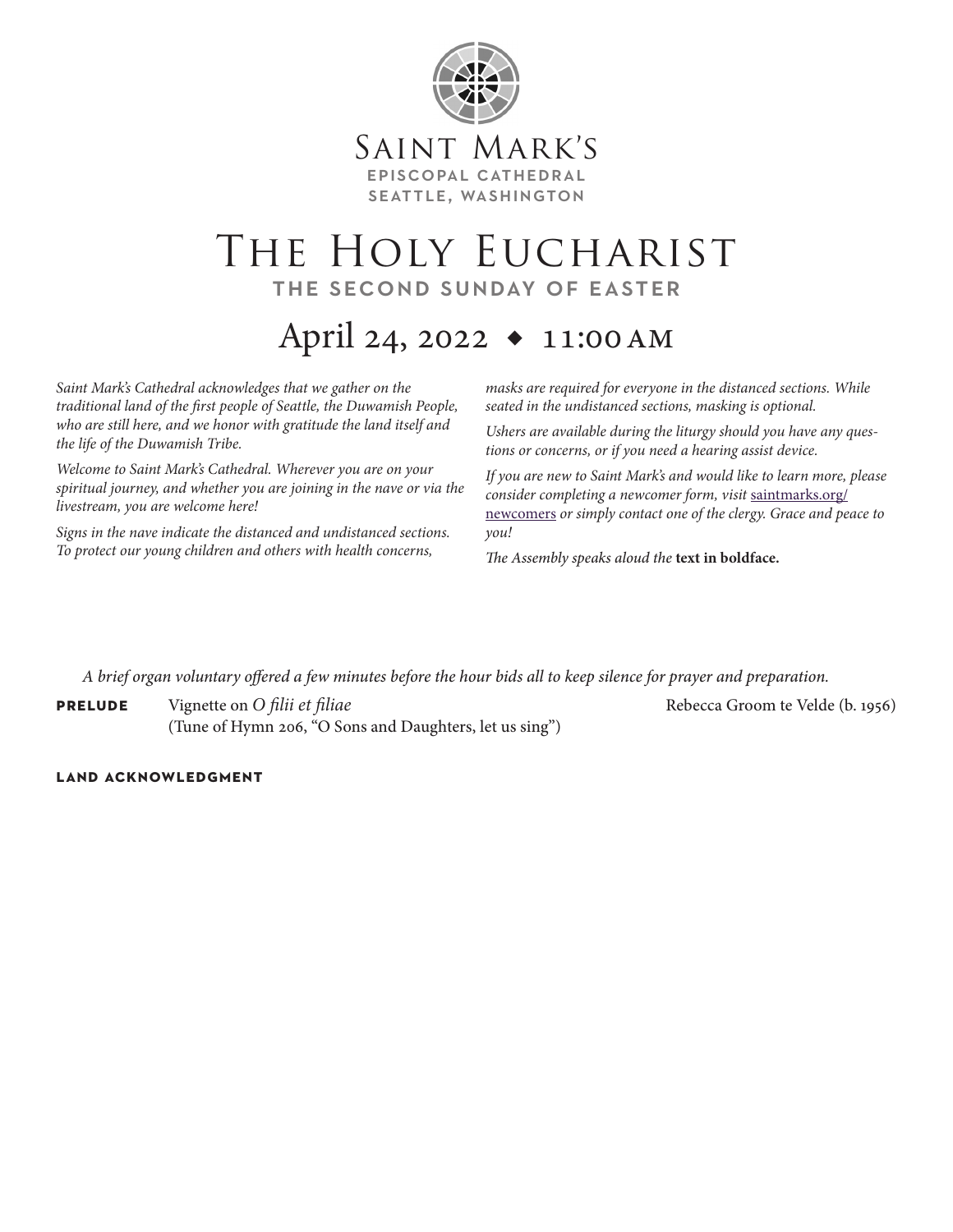## THE ENTRANCE RITE

*All stand, as able.*

### **hymn 193** That Easter day with joy was bright ◆ The Hymnal 1982 tune: *Puer nobis*

1 That Eas day with bright, the ter joy was 2 His ris with diance glowed;  $\frac{1}{2}$ en flesh ra his  $3\quad$ O Je of tle do sus, King gen  $\equiv$ ness,  $\Omega$ Lord of all. with bide  $\overline{4}$ **us** a J.  $\mathbf{in}$  $5$  All  $\overline{O}$ ris praise, Lord, we give to en shone out with fair light, when, their long - ing  $\bf{l}$ sun  $\overline{a}$ er to 2 wound - ed hands feet showed: their sol - emn and he those scars thy - self 3 thou our hearts pos - sess that we may give thee 4 this ful tide; our joy Eas ter  $\mathcal{L}_{\mathcal{A}}$  ${\rm from}$  $ev$ ery wea - pon  $\overline{\phantom{a}}$ 5 thee. who, dead, gain dost live: to  $\rm God$ the Fa - ther a Lord. 1 eyes re - stored, the a  $\sim$ tles their  $pos$ saw ris en  $\sim$  $\overline{2}$ that the grave. wit  $\mathbb{L}$ ness gave Christ was ris en from  $3<sup>1</sup>$ the all days will ing bute  $\sigma f$ our praise. our tri  $\sim$  $\sim$ 4 death can wield thine own re - deemed  $_{\rm for}$  $ev$ er shield. 5 qual praise, and God Ho  $\mathbf{1}\mathbf{y}$ raise.  $\rm e$ the Ghost, we

Words: Latin, 5th cent.; ver. Hymnal 1940 Copyright © The Church Pension Fund. Music: Puer nobis, melody from Trier MS., 15th cent.; adapt. Michael Praetorius (1571-1621); harm. Hymns Ancient and Modern, Revised, 1950; acc. John F. Erickson (b. 1938) Copyright @1982 by John Erickson. All rights reserved. Used with permission.

### **opening acclamation** *The Book of Common Prayer,* p. 355

Alleluia. Christ is risen. **The Lord is risen indeed. Alleluia.**

### **collect for purity** *The Book of Common Prayer,* p. 355

ALMIGHTY GOD, to you all hearts are open, all desires known, and from you no secrets are hid: Cleanse<br>the thoughts of our hearts by the inspiration of your Holy Spirit, that we may perfectly love you, and worthily magnify your holy Name; through Christ our Lord. **Amen.**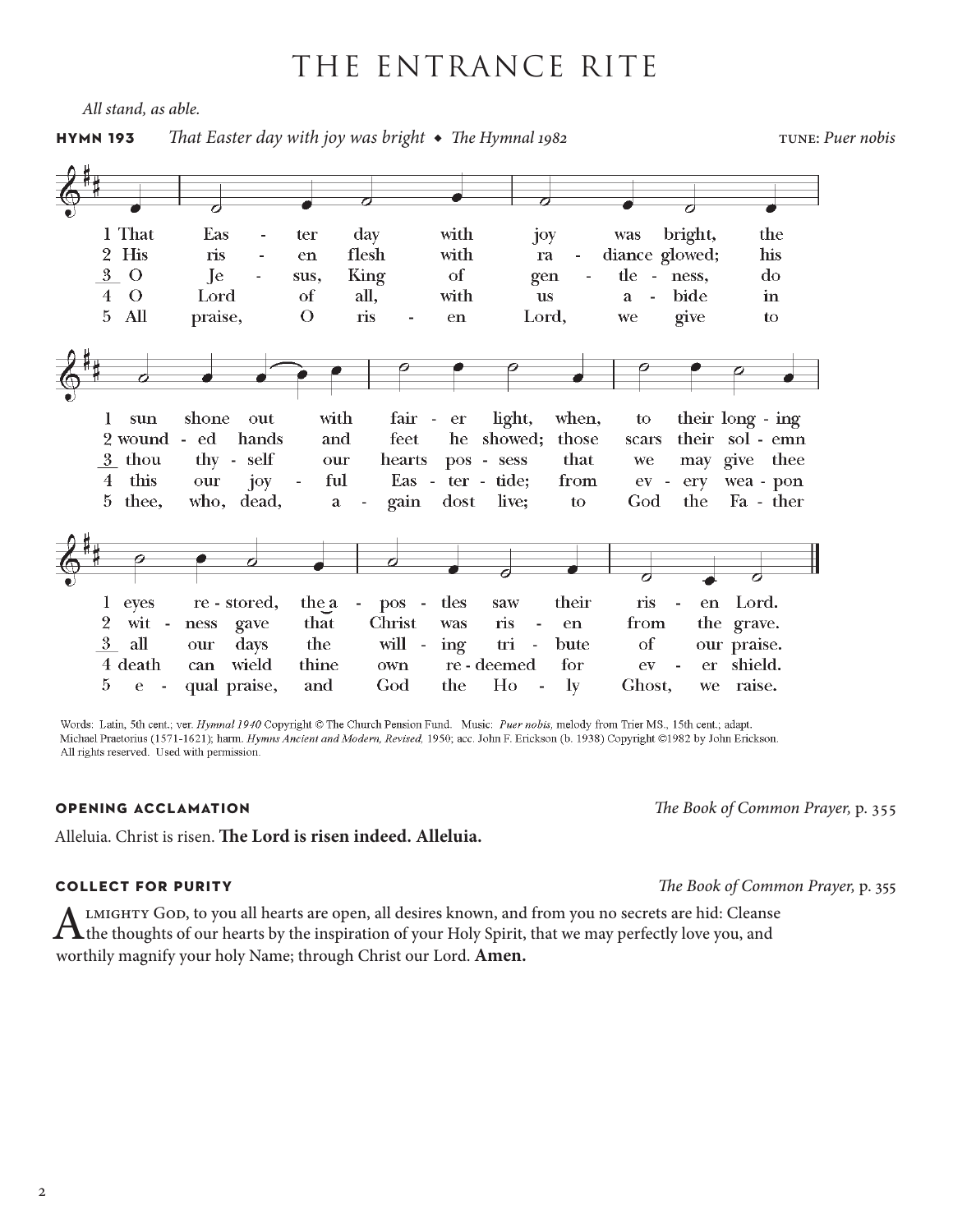

### **collect of the day** *Second Sunday of Easter The Book of Common Prayer,* p. 224

The Lord be with you. **And also with you.** Let us pray.

ALMIGHTY AND EVERLASTING GOD, who in the Paschal mystery established the new covenant of<br>reconciliation: Grant that all who have been reborn into the fellowship of Christ's Body may show forth in their lives what they profess by their faith; through Jesus Christ our Lord, who lives and reigns with you and the Holy Spirit, one God, for ever and ever. **Amen.**

*Please be seated for the readings.*

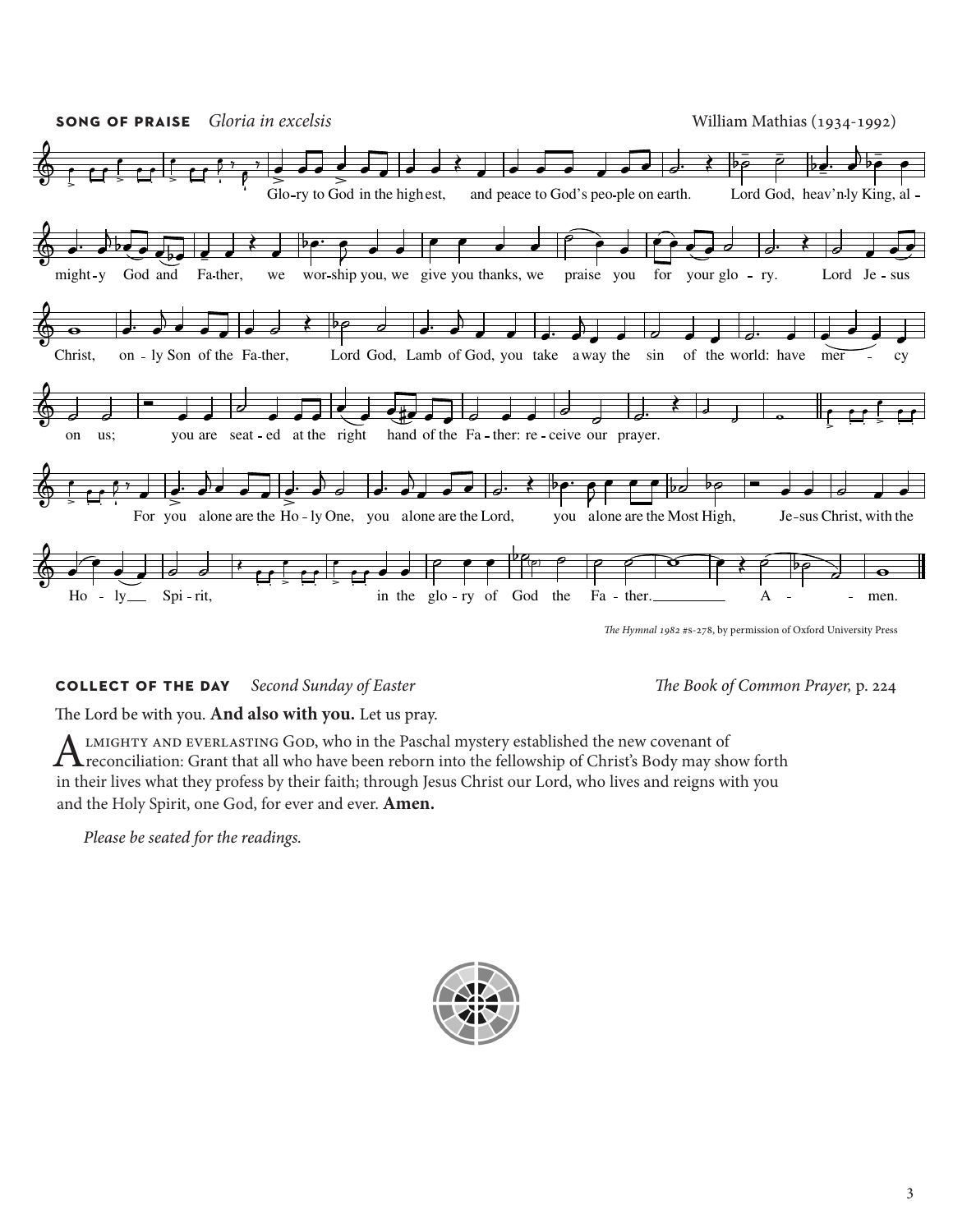## THE LITURGY OF THE WORD

### **reading** *Acts 5:27-32*

WHEN the temple police had brought the apostles, they had them stand before the council. The high priest questioned them, saying, "We gave you strict orders not to teach in this name, yet here you have filled Jerusalem with your teaching and you are determined to bring this man's blood on us." But Peter and the apostles answered, "We must obey God rather than any human authority. The God of our ancestors raised up Jesus, whom you

had killed by hanging him on a tree. God exalted him at his right hand as Leader and Savior that he might give repentance to Israel and forgiveness of sins. And we are witnesses to these things, and so is the Holy Spirit whom God has given to those who obey him."

Hear what the Spirit is saying to God's people. **Thanks be to God.**

**PSALM** *Psalm 150 ◆ Laudate Dominum* Simplified Anglican Chant, Jerome Meachen (b. 1930)

*The organ will play through the chant once, then all chant the Psalm together.*



HALLELUJAH! Praise God in his holy / temple; \*<br>praise him in the firmament of his / power. Praise him for his mighty / acts; \* praise him for his excellent / greatness.

Praise him with the blast of the / ram's-horn; \* praise him with lyre and / harp. Praise him with timbrel and / dance; \* praise him with strings and / pipe.

### **reading** *Revelation 1:4-8*

J peace from him who is and who was and who is to come, and ohn to the seven churches that are in Asia: Grace to you and from the seven spirits who are before his throne, and from Jesus Christ, the faithful witness, the firstborn of the dead, and the ruler of the kings of the earth.

To him who loves us and freed us from our sins by his blood, and made us to be a kingdom, priests serving his God and Father, to him be glory and dominion forever and ever. Amen.

Praise him with resounding / cymbals; \* praise him with loud-clanging / cymbals. Let everything that has / breath \* praise the LORD. Halle - /lujah!

*The Hymnal 1982* #s-415*;* © 1956, Jerome Webster Meachen.

Look! He is coming with the clouds; every eye will see him, even those who pierced him; and on his account all the tribes of the earth will wail. So it is to be. Amen. "I am the Alpha and the Omega," says the Lord God, who is and who was and who is to come, the Almighty.

Hear what the Spirit is saying to God's people. **Thanks be to God.**

*After a brief silence the Presider stands; all rise, as able, for the proclamation of the Gospel.*

**gospel acclamation** music by Melchoir Vulpius (1560?-1616)

*The cantor introduces the refrain, all repeat it. The cantor chants the verse and all respond with the refrain.*



*Verse:* You believe in me, Thomas, because you have seen me; Blessed are those who have not seen and yet believe.

*Wonder, Love, & Praise* #848; refrain after *Gelobt sei Gott*, © 1996 John L. Hooker.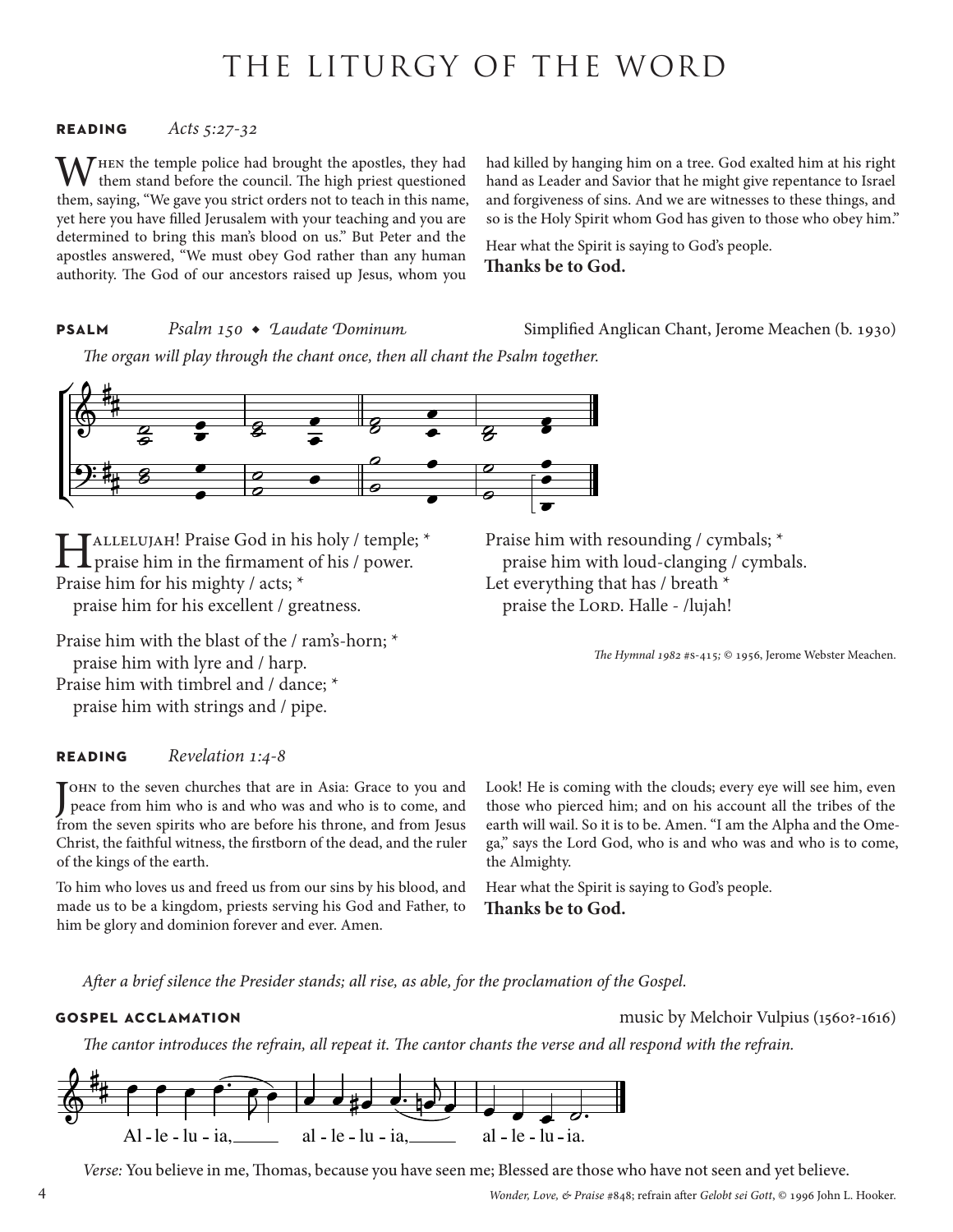### **the holy gospel** *John 20:19-31*

### The Holy Gospel of our Lord Jesus Christ according to John. **Glory to you, Lord Christ.**

WHEN it was evening on that day, the first day of the week, and the doors of the house where the disciples had met were locked for fear of the Jews, Jesus came and stood among them and said, "Peace be with you." After he said this, he showed them his hands and his side. Then the disciples rejoiced when they saw the Lord. Jesus said to them again, "Peace be with you. As the Father has sent me, so I send you." When he had said this, he breathed on them and said to them, "Receive the Holy Spirit. If you forgive the sins of any, they are forgiven them; if you retain the sins of any, they are retained."

But Thomas (who was called the Twin), one of the twelve, was not with them when Jesus came. So the other disciples told him, "We have seen the Lord." But he said to them, "Unless I see the mark of the nails in his hands, and put my finger in the mark of the nails and my hand in his side, I will not believe."

A week later his disciples were again in the house, and Thomas was with them. Although the doors were shut, Jesus came and stood among them and said, "Peace be with you." Then he said to Thomas, "Put your finger here and see my hands. Reach out your hand and put it in my side. Do not doubt but believe." Thomas answered him, "My Lord and my God!" Jesus said to him, "Have you believed because you have seen me? Blessed are those who have not seen and yet have come to believe."

Now Jesus did many other signs in the presence of his disciples, which are not written in this book. But these are written so that you may come to believe that Jesus is the Messiah, the Son of God, and that through believing you may have life in his name.

The Gospel of the Lord. **Praise to you, Lord Christ.**

**homily** The Reverend Linzi Stahlecker

*Following the homily, the assembly is invited into a period of silence, reflecting on the scriptures and sermon. Please stand, as able, when the Presider stands to introduce the Creed.*

- **We believe in one God, the Father, the Almighty, Maker of heaven and earth, of all that is, seen and unseen.**
- **We believe in one Lord, Jesus Christ, the only Son of God, eternally begotten of the Father, God from God, Light from Light, true God from true God, begotten, not made, of one Being with the Father. Through him all things were made. For us and for our salvation he came down from heaven: by the power of the Holy Spirit he became incarnate from the Virgin Mary; and was made man. For our sake he was crucified under Pontius Pilate; he suffered death and was buried. On the third day**

### **the nicene creed** *The Book of Common Prayer,* p. 358

**he rose again in accordance with the scriptures; he ascended into heaven and is seated at the right hand of the Father. He will come again in glory to judge the living and the dead, and his kingdom will have no end.**

**We believe in the Holy Spirit, the Lord, the giver of life, who proceeds from the Father and the Son. With the Father and the Son he is worshiped and glorified. He has spoken through the Prophets. We believe in one holy catholic and apostolic Church. We acknowledge one baptism for the forgiveness of sins. We look for the resurrection of the dead, and the life of the world to come. Amen.**

### **prayers of the people**

*After each petition:* Risen Lord, **hear our prayer.**

*The Presider concludes the prayers with a collect; all respond:* **Amen.**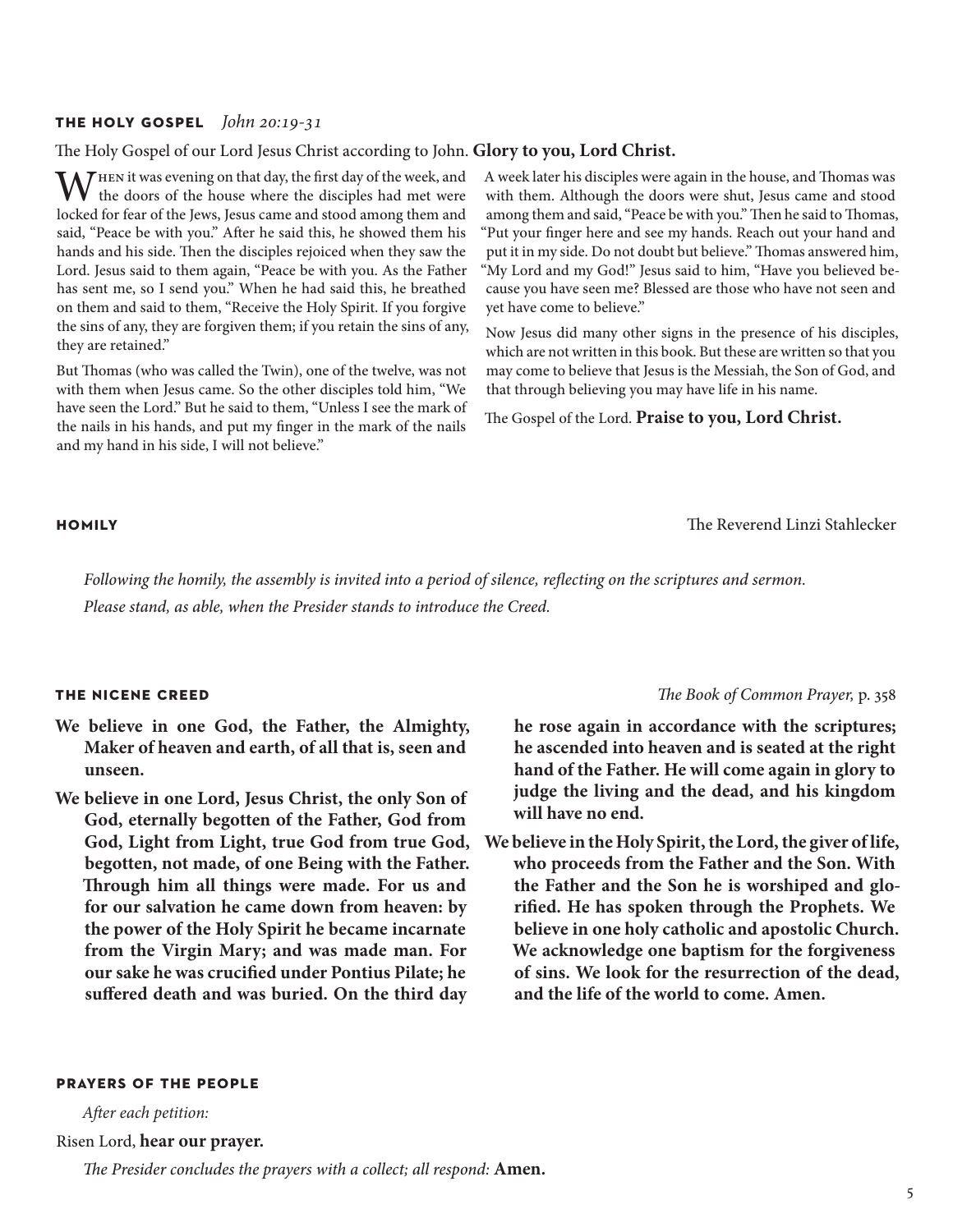### **the peace**

The peace of the Lord be always with you. **And also with you.**

*All exchange a sign of peace, respecting others' desires for distance to be maintained.* 



## THE LITURGY OF THE TABLE

### **offertory**

*An offering of money is received. Everyone participating in Saint Mark's Cathedral's worship at this time in any way is invited to make an offering as an expression of gratitude for God's generosity. Together, our gifts make possible this community of welcome, reconciliation and service. All worshipping in person are invited to place their offering in baskets as they are passed through through the rows.* 

*Links to donate to Saint Mark's online are located on the livestream page. Visit [saintmarks.org/give,](http://saintmarks.org/give) or use the Venmo mobile app (@SaintMarksCathedralSeattle, or scan the code at right), or visit this link on your mobile device:* <https://venmo.com/saintmarkscathedralseattle>*. If Venmo asks you for a four-digit code, enter 2076.*



*You may also mail your gift to the cathedral:* 1245 10th Ave. E, Seattle,WA 98102.

**anthem** *The whole bright world rejoices now!* words: Friedrich von Spee (1591-1635), tr. Percy Dearmer (1867-1936); music: *Hilariter*, Richard Wayne Dirksen (1921-2003)

> The whole bright world rejoices now, *hilariter, hilariter! \** The birds do sing on every bough, alleluia, alleluia! Then shout beneath the racing skies, *hilariter, hilariter!* to him who rose that we might rise, alleluia, alleluia! And all you living things make praise, *hilariter, hilariter!* He guideth you on all your ways, alleluia, alleluia! To Father, Son, and Holy Ghost, *hilariter, hilariter!* our God most high, our joy and boast, Alleluia, alleluia!

*\* "*Hilariter*" is Latin for "joyfully."*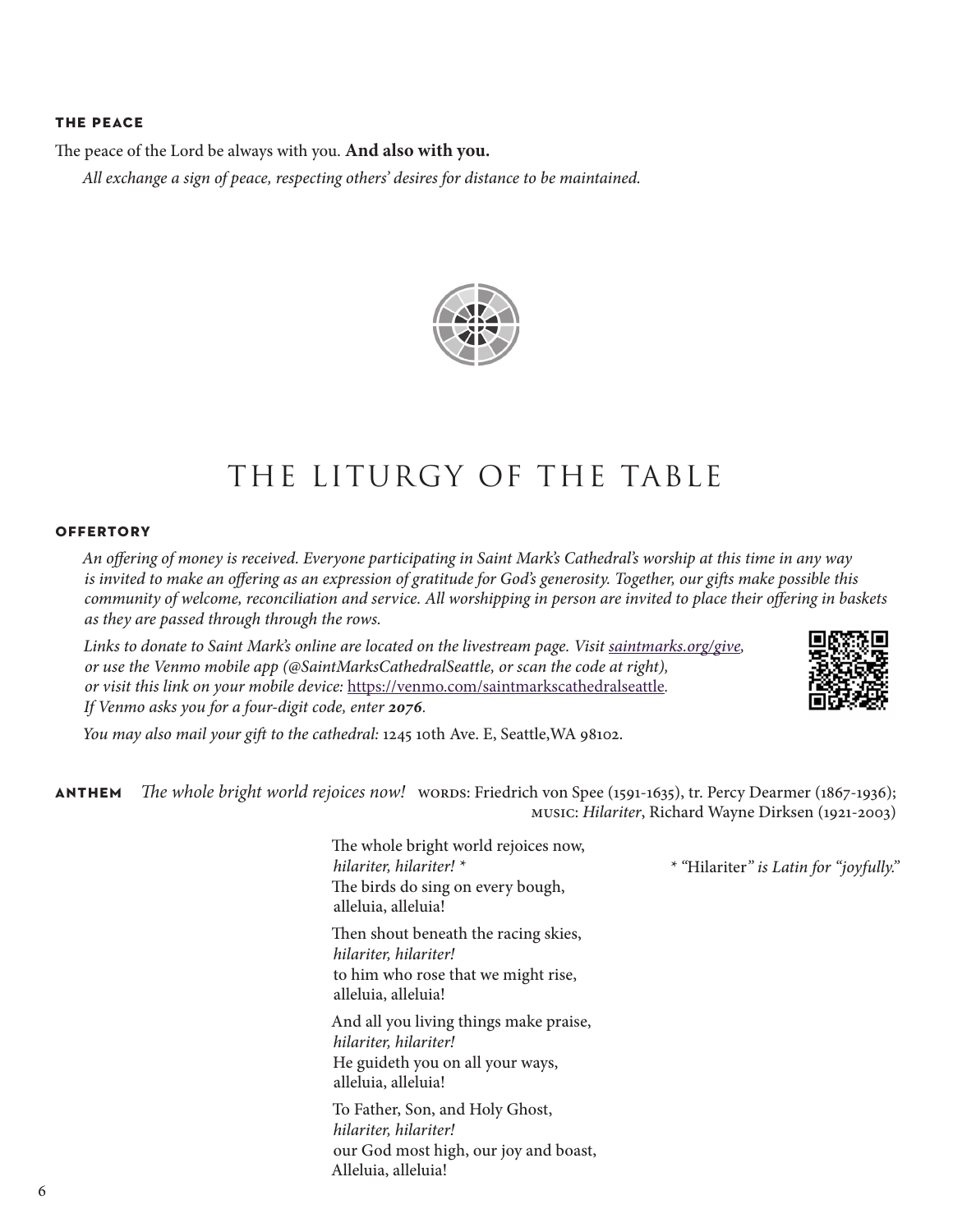.<br>All stand, as able.



It is truly right to glorify you, Father, and to give you thanks;<br>for vou alone are God, living and true, dwelling in light inac-It is truly right to glorify you, Father, and to give you thanks;<br>for you alone are God, living and true, dwelling in light inac-<br>cossible from hefter time and for your cessible from before time and for ever. is right us give thanks Let Lord God. our to It the …now

Fountain of life and source of all goodness, you made all things and fill them with your blessing; you created them to things and in them with your blessing.<br>rejoice in the splendor of your radiance.

Countless throngs of angels stand before you to serve you ks; Countless throngs of angels stand before you to serve you<br>ac- night and day; and, beholding the glory of your presence,<br>they offer you unecessing major. Joining with them, and give they offer you unceasing praise. Joining with them, and giving voice to every creature under heaven, we acclaim you, and glorify your Name, as we sing,



We acclaim you, holy Lord, glorious in power. Your mighty works reveal your wisdom and love. You formed us in your own image, giving the whole world into our care, so that, in obedience to you, our Creator, we might rule and serve all your creatures. When our disobedience took us far from you, you did not abandon us to the power of death. In your mercy you came to our help, so that in seeking you we might find you. Again and again you called us into covenant with you, and through the prophets you taught us to hope for salvation.

Father, you loved the world so much that in the fullness of time you sent your only Son to be our Savior. Incarnate by the Holy Spirit, born of the Virgin Mary, he lived as one of us, yet without sin. To the poor he proclaimed the good news of salvation; to prisoners, freedom; to the sorrowful, joy. To fulfill your purpose he gave himself up to death; and, rising from the grave, destroyed death, and made the whole creation new.

And, that we might live no longer for ourselves, but for him who died and rose for us, he sent the Holy Spirit, his own *The Hymnal 1982* #s-128 © Oxford University Press

first gift for those who believe, to complete his work in the world, and to bring to fulfillment the sanctification of all.

When the hour had come for him to be glorified by you, his heavenly Father, having loved his own who were in the world, he loved them to the end; at supper with them he took bread, and when he had given thanks to you, he broke it, and gave it to his disciples, and said, "Take, eat: This is my Body, which is given for you. Do this for the remembrance of me."

After supper he took the cup of wine; and when he had given thanks, he gave it to them, and said, "Drink this, all of you: This is my Blood of the new Covenant, which is shed for you and for many for the forgiveness of sins. Whenever you drink it, do this for the remembrance of me."

Father, we now celebrate this memorial of our redemption. Recalling Christ's death and his descent among the dead, proclaiming his resurrection and ascension to your right hand, awaiting his coming in glory; and offering to you, from the gifts you have given us, this bread and this cup, we praise you and we bless you.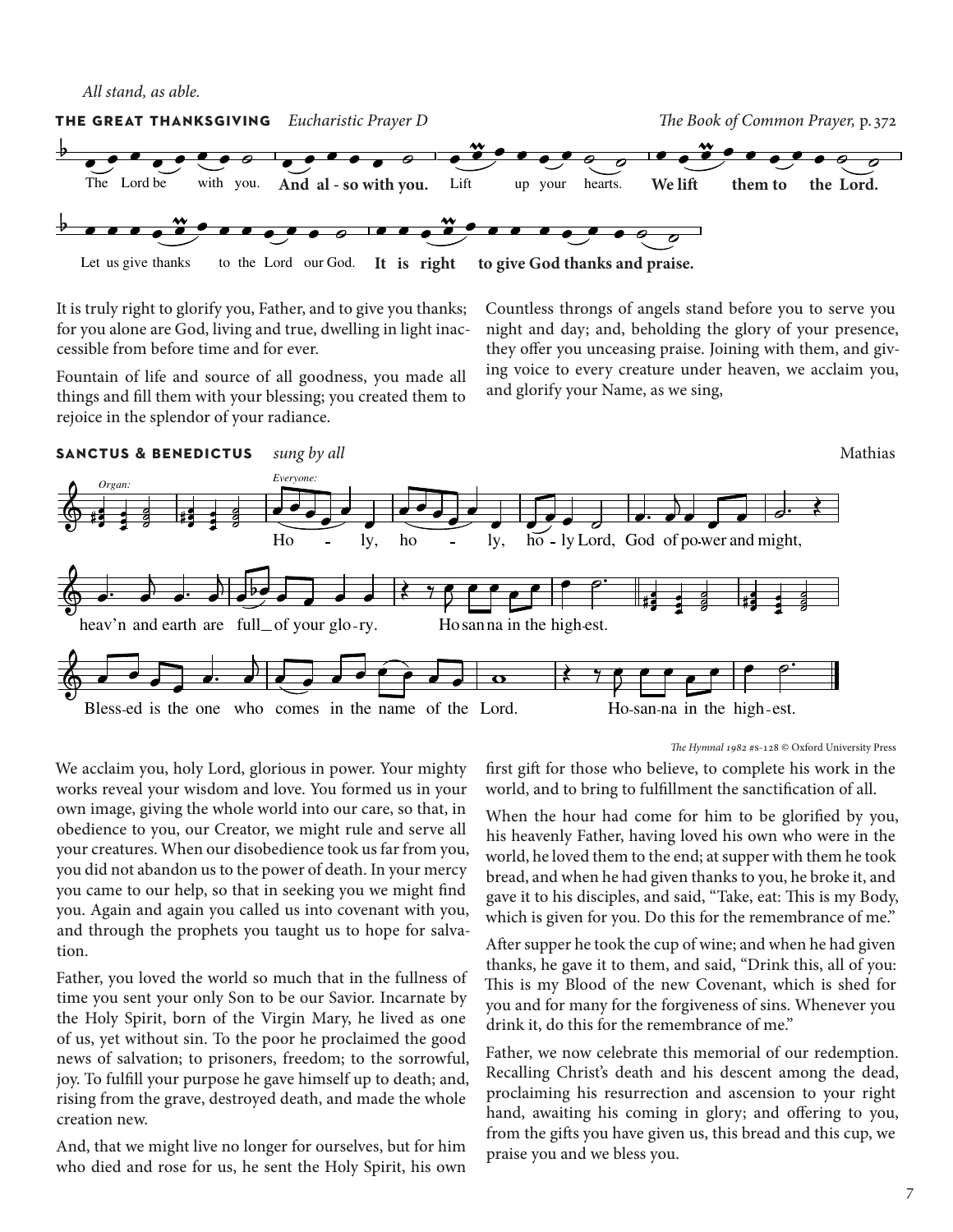### **We praise you, we bless you, we give thanks to you, and we pray to you, Lord our God.**

Lord, we pray that in your goodness and mercy your Holy Spirit may descend upon us, and upon these gifts, sanctifying them and showing them to be holy gifts for your holy people, the bread of life and the cup of salvation, the Body and Blood of your Son Jesus Christ.

Grant that all who share this bread and cup may become one body and one spirit, a living sacrifice in Christ, to the praise of your Name.

Remember, Lord, your one holy catholic and apostolic Church, redeemed by the blood of your Christ. Reveal its unity, guard its faith, and preserve it in peace.<br>And grant that we may find our inheritance will

unity, guard its faith, and preserve it in peace.<br>And grant that we may find our inheritance with the Blessed Virgin Mary, with patriarchs, prophets, apostles, and martyrs, with Mark and all the saints who have found favor with you in ages past. We praise you in union with them and give you in ages past. We praise you in union with them and give<br>you glory through your Son Jesus Christ our Lord. ve vertiliser

Through Christ, and with Christ, and in Christ, all honor and glory are yours, Almighty God and Father, in the unity of the Holy Spirit, for ever and ever.

$$
\begin{array}{c}\n\bullet \circ \bullet \\
\hline\n\circ \circ \bullet \\
\hline\n\end{array}
$$



*In silence, the Presider breaks the consecrated bread.*

**the breaking of the bread** *The disciples knew the Lord Jesus* Mode 6 melody; adapt. Mason Martens (b. 1933) *All sing the antiphon. The choir sings the verses, all repeating the antiphon as indicated.*



*The Hymnal 1982* #s-167, ©1971 by Mason Martens.

*Verse:* The bread which we break, alleluia, is the communion of the body of Christ. **ANTIPHON**

### **invitation to communion**

The Gifts of God for the People of God.

*All may be seated for the time of Communion. All seeking God are welcome at Christ's Table.* 

*Please follow the directions of the Liturgical Ministers. Bread and wine are distributed at standing stations at the head of three aisles. The bread will placed into your outstretched palm taking care not to touch your hand. If you prefer a gluten-free wafer, simply ask for one at the time of Communion. If you wish to receive a blessing instead, please cross your arms in front of your chest.*

*Intinction (dipping the bread in the wine) is not available at this time. If you do not wish to drink from the common cup, please cross your arms in front of your chest as you pass by the chalice. The full grace of the sacrament is received with only the bread.*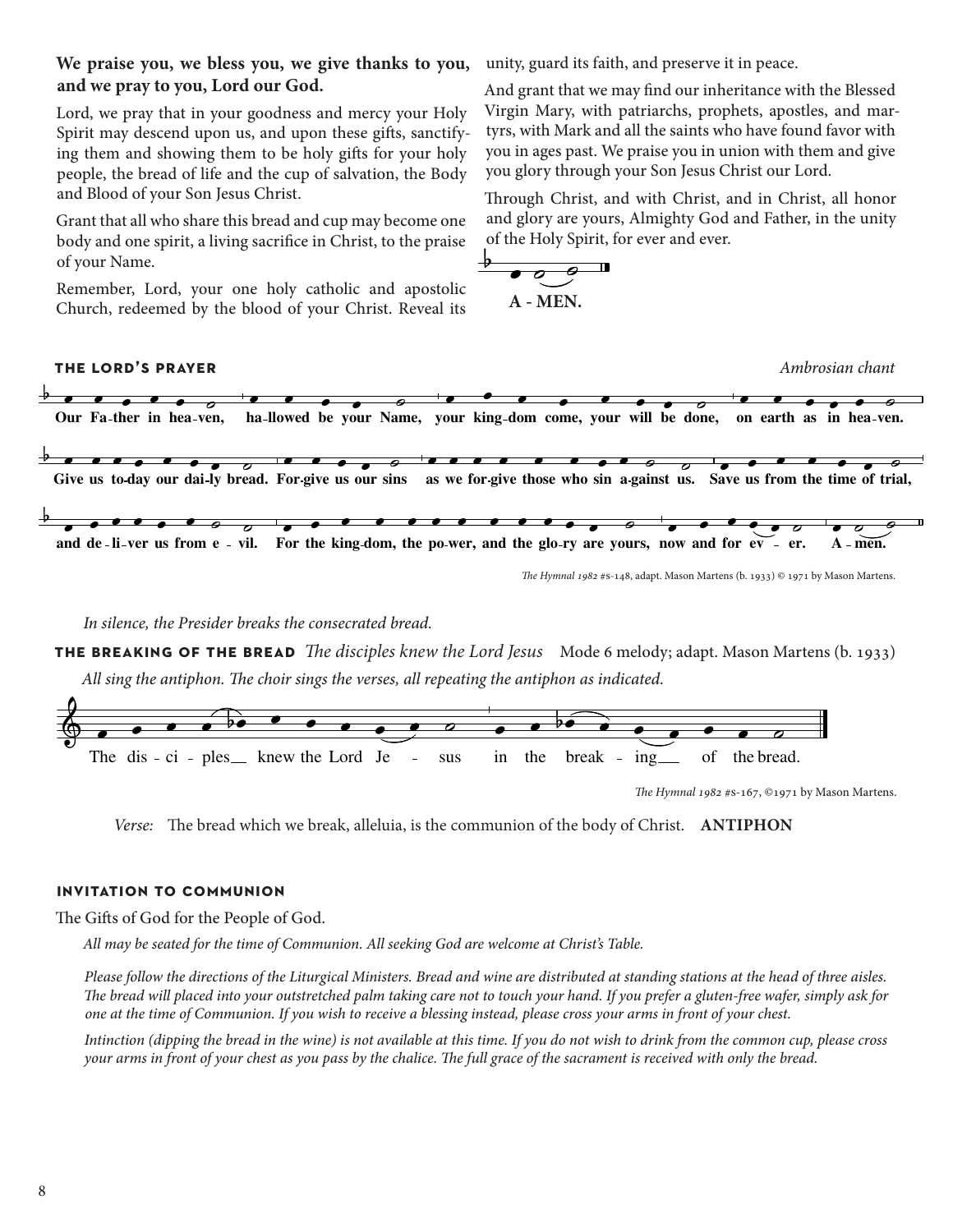O Christ, I believe that you are truly present in the Holy Sacrament, and, since I cannot at this time receive communion, I pray you to come into my heart. I unite myself with you and embrace you with all my heart, my soul, and my mind. Let nothing separate me from you; let me serve you in this life until, by your grace, I come to your glorious kingdom and unending peace. Amen.

### **voluntary** *Organ improvsation*



*The assembly is invited to remain seated for a period of silence, contemplating the gifts of God given and received. Please stand, as able, when the Presider stands and returns to the Altar.*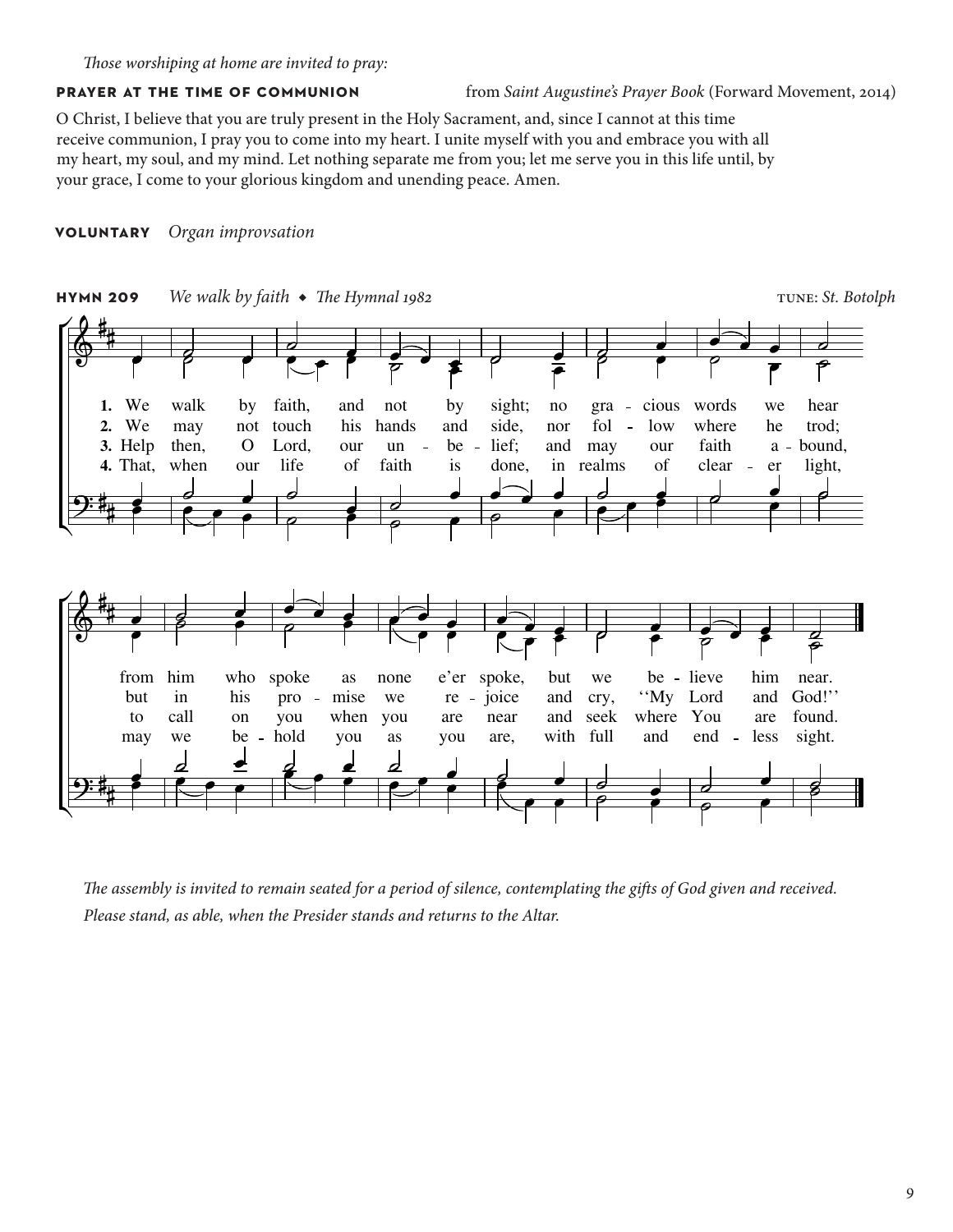### **sending of eucharistic visitors**

*On some Sundays, ministers take Holy Communion to sick or housebound members of the community.* 

One body are we. **For though many, we share one bread and one cup.** Go in peace, bearing holy gifts for holy people.

**postcommunion prayer** *The Book of Common Prayer,* p. 365

Eternal God, heavenly Father, **you have graciously accepted us as living members of your Son our Savior Jesus Christ, and you have fed us with spiritual food in the Sacrament of his Body and Blood. Send us now into the world in peace, and grant us strength and courage to love and serve you with gladness and singleness of heart; through Christ our Lord. Amen.**

**blessing** *The Presider asks God's blessing on the Assembly. All respond:* **Amen.**